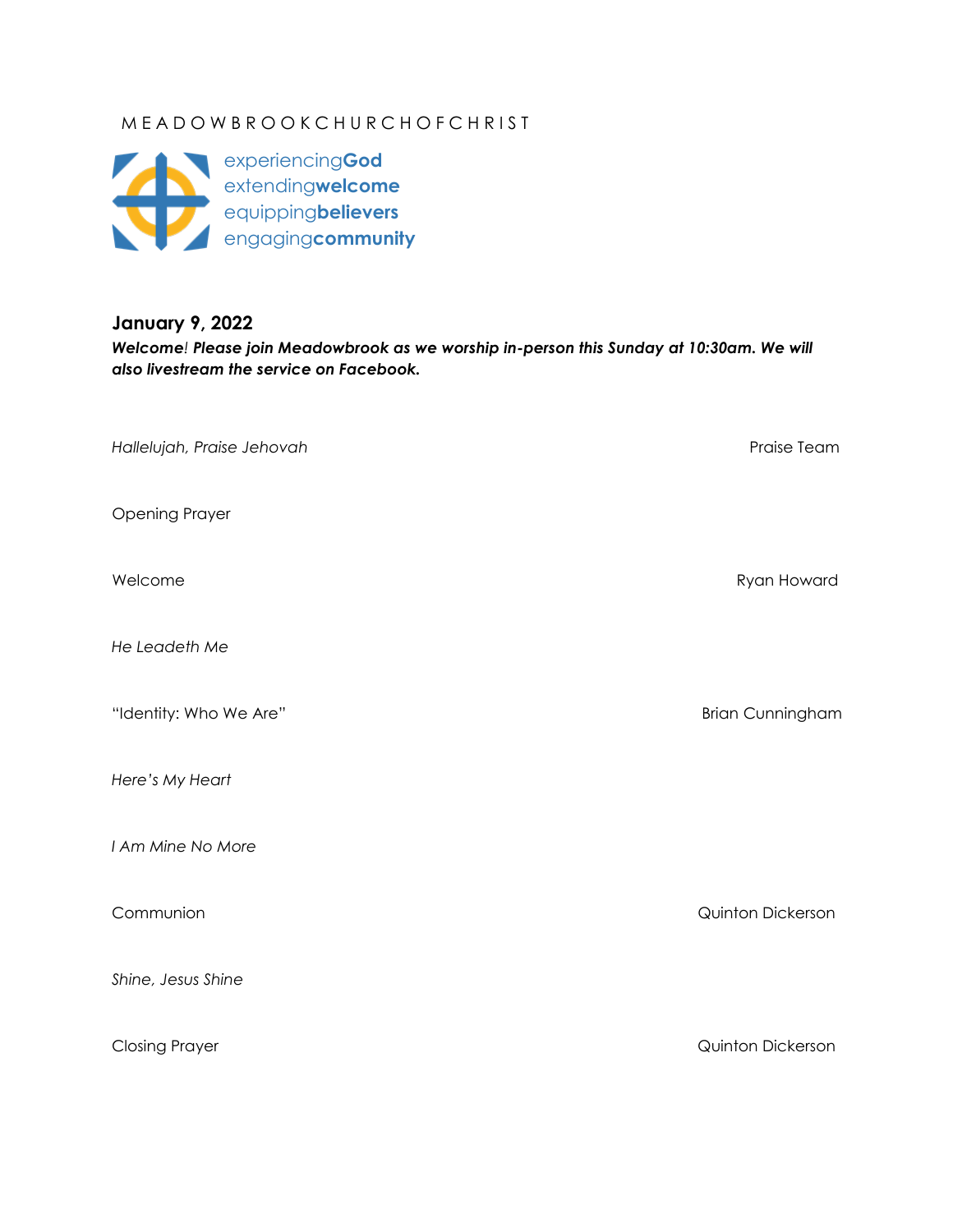### **CONGREGATIONAL NEWS**

#### **Congregational Note**

The shepherds and staff of Meadowbrook will be spending a day together in prayer and planning on Saturday, January 29, 2022 asking God to lead us and help us reflect Jesus in every aspect of our church life.

We welcome your comments, observations, and suggestions. Please feel free to send a note to any of the shepherds so that we may have your ideas as we plan and pray for the Spirit to guide us in planning for the future of our church.

#### **Help for Tornado Victims**

Meadowbrook has collected \$3100 for tornado relief to help with the rebuilding efforts in Mayfield, KY. The [Churches of Christ Disaster Response Team](https://www.churchesofchristdrt.org/) out of Tipp City, OH (COCDRT), has relocated to the [Walnut Grove Church of Christ](http://www.walnutgrovechurchofchrist.org/) in Benton, KY, to house volunteers. Check their website and Facebook for updates.

#### **Volunteers Needed:**

Meadowbrook is in search of someone to help Jason Eifling with the audio/visual ministry on Sunday mornings. Even if you do not know how to do audio/visual, you can be taught. Please consider joining this vital ministry, at most, once per month.

Members are needed to volunteer in our nursery during the worship hour. Currently, parents are rotating that responsibility. Jennifer would really love to give our young parents as much opportunity to be in worship as possible to refresh and encourage their tired spirits.

Please contact Jennifer if you can help with either one of these needs.

#### **Meadowbrook Youth Group**

Sunday, Jan. 9, 6-8pm, Area-wide Youth Gathering at Lake Harbour Church of Christ Wednesday, Jan 12, 5:30-7, The Table, (tentative) Friday, Jan.14 - Sunday, Jan. 16, Winterfest

#### **PRAYER REQUESTS**

*Continued prayers* **-** Casi Tobia (Woods); Susie Kopf; Sheila Poe; Pat Thompson; Peggy Patrick; Bill Nisbett; Evelyn Fowler, Mary Ann Bearman's Trese Evans's brothers, Donald and Johnny Evans; Patty Temple, Butch Mixon's sister; Jane Latson, Kirk Latson's sister-in-law; Jimmie Asbill, Kyle Asbill's dad; Carol Robertson, former long-time member; Violeta Campos, works with Health Talents International